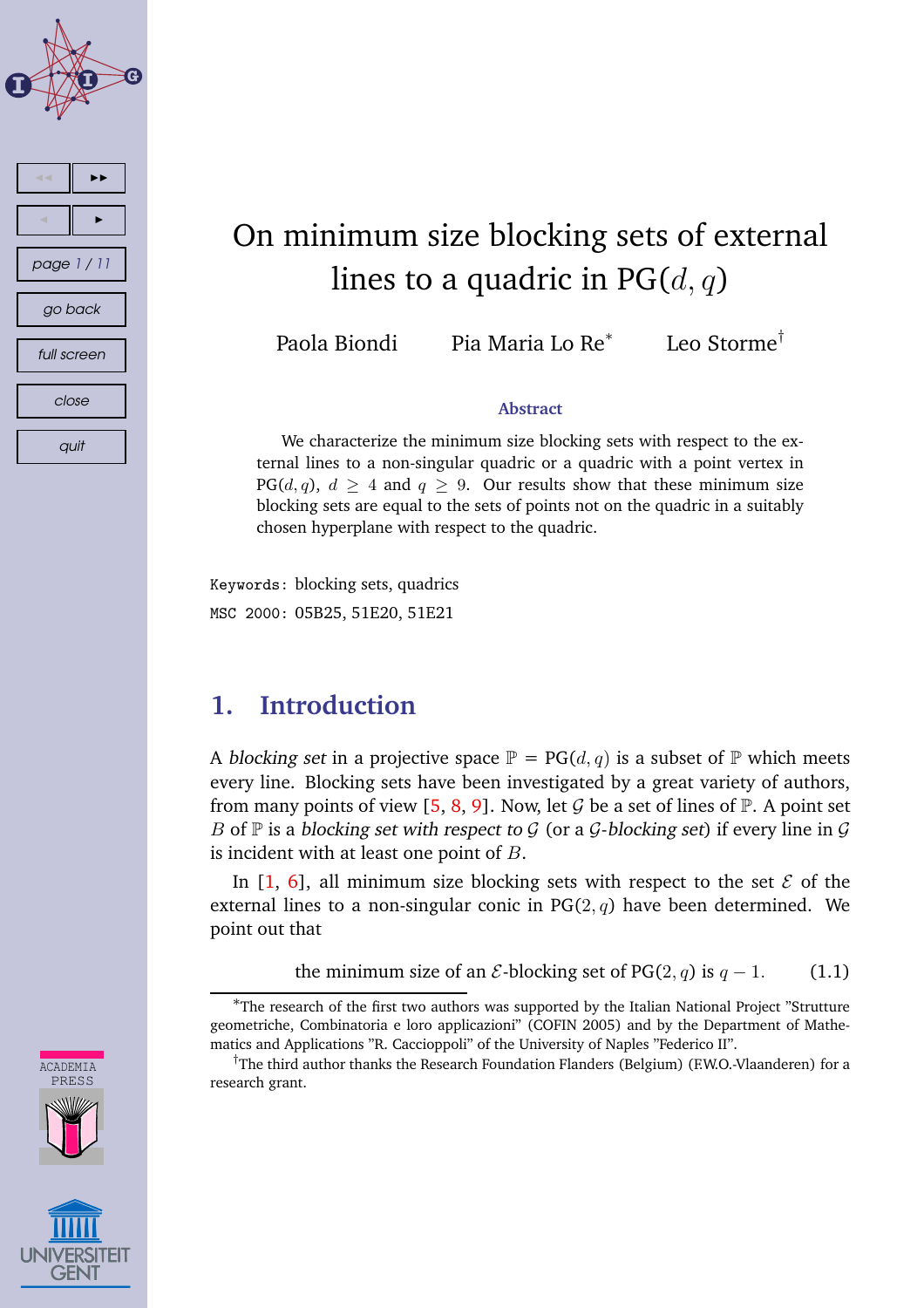<span id="page-1-0"></span>



Now, let  $d > 3$  and let W be a non-singular quadric or a cone with a point as the vertex. If d is odd, the notations  $\mathcal{Q}^+$ ,  $\mathcal{Q}^-$  and C are used for hyperbolic quadrics, elliptic quadrics and cones, respectively; if  $d$  is even, we write  $\mathcal{Q}, \, \mathcal{C}^+$ and  $C^-$  for non-singular quadrics and cones with base a hyperbolic or elliptic quadric, respectively. Denote by  $\mathcal F$  the set of all external lines to W. If  $\Pi$  is a hyperplane, then  $\Pi\backslash W$  is an *F*-blocking set.

The minimum size of such a blocking set is:

- (a)  $q^{2n-1} q^n$ , if  $d = 2n$  and W is a  $C^+$  (II is a tangent hyperplane);
- (b)  $q^{2n-1}$ , if  $d = 2n$  and W is a  $C^-$  ( $\Pi$  is a non-tangent hyperplane through the vertex);
- (c)  $q^{2n} q^n$ , if  $d = 2n + 1$  and W is a C (II is a hyperplane through the vertex intersecting  $C$  in a cone with base a hyperbolic quadric);
- (d)  $q^{2n-1} q^{n-1}$ , if  $d = 2n$  and W is a Q (II is a hyperplane intersecting Q in a hyperbolic quadric);
- (e)  $q^{2n} q^n$ , if  $d = 2n + 1$  and W is a  $\mathcal{Q}^+$  ( $\Pi$  is a tangent hyperplane);
- (f)  $q^{2n}$ , if  $d = 2n + 1$  and W is a  $Q^-$  ( $\Pi$  is a non-tangent hyperplane).

In  $[2, 3, 4]$  $[2, 3, 4]$  $[2, 3, 4]$  $[2, 3, 4]$  $[2, 3, 4]$ , we proved that, if  $d = 3$ , the correct sizes for the smallest  $F$ -blocking sets are those in (c), (e) and (f), and that a minimum size  $\mathcal{F}$ -blocking set is always of type  $\Pi\backslash W$ , for a suitable hyperplane  $\Pi$  if  $q\geq 9$ .

In this paper, as a generalization of the previous results, we prove the following result.

**Theorem 1.1.** *Let* W *be a non-singular quadric or a cone, with vertex a point, in PG(d, q), d*  $\geq$  3 *and q*  $\geq$  9*. If B is a minimum size blocking set with respect to the set of the external lines to W, then*  $B = \Pi \setminus W$  *for a suitable hyperplane*  $\Pi$  *(see the list from (a) to (f)).*

Theorem 1.1, which holds for  $d = 3$ , will be proved by induction on d; so, from now on, we assume that the statement is true in PG( $h, q$ ),  $3 \le h \le d - 1$ .

Observe that, if S is a subspace of dimension at least 2 of  $PG(d, q)$  and B is an *F*-blocking set, then  $S \cap B$  is a blocking set of S with respect to the lines in S external to  $S \cap W$ . Moreover, with B of minimum size,  $B \cap W = \emptyset$ . Let Π be a hyperplane. If p ∈ Π\W, a line exists through p external to W and not in Π, unless W is a non-singular quadric in PG( $2n, q$ ), q even, Π is a tangent hyperplane and p is the nucleus of W. So, a proper subset B' of  $\Pi\setminus W$  is an *F*-blocking set if and only if W is a non-singular quadric in PG(2n, q), q even, II is a tangent hyperplane and  $B' = \Pi \setminus (W \cup \{u\})$ , where *u* is the nucleus of *W*. By (d),  $\Pi\setminus(\mathcal{W}\cup\{u\})$  is not of minimum size. Hence, if B is a minimum size blocking set and  $B \subset \Pi$ , for some hyperplane  $\Pi$ , then  $B = \Pi \setminus \mathcal{W}$ .

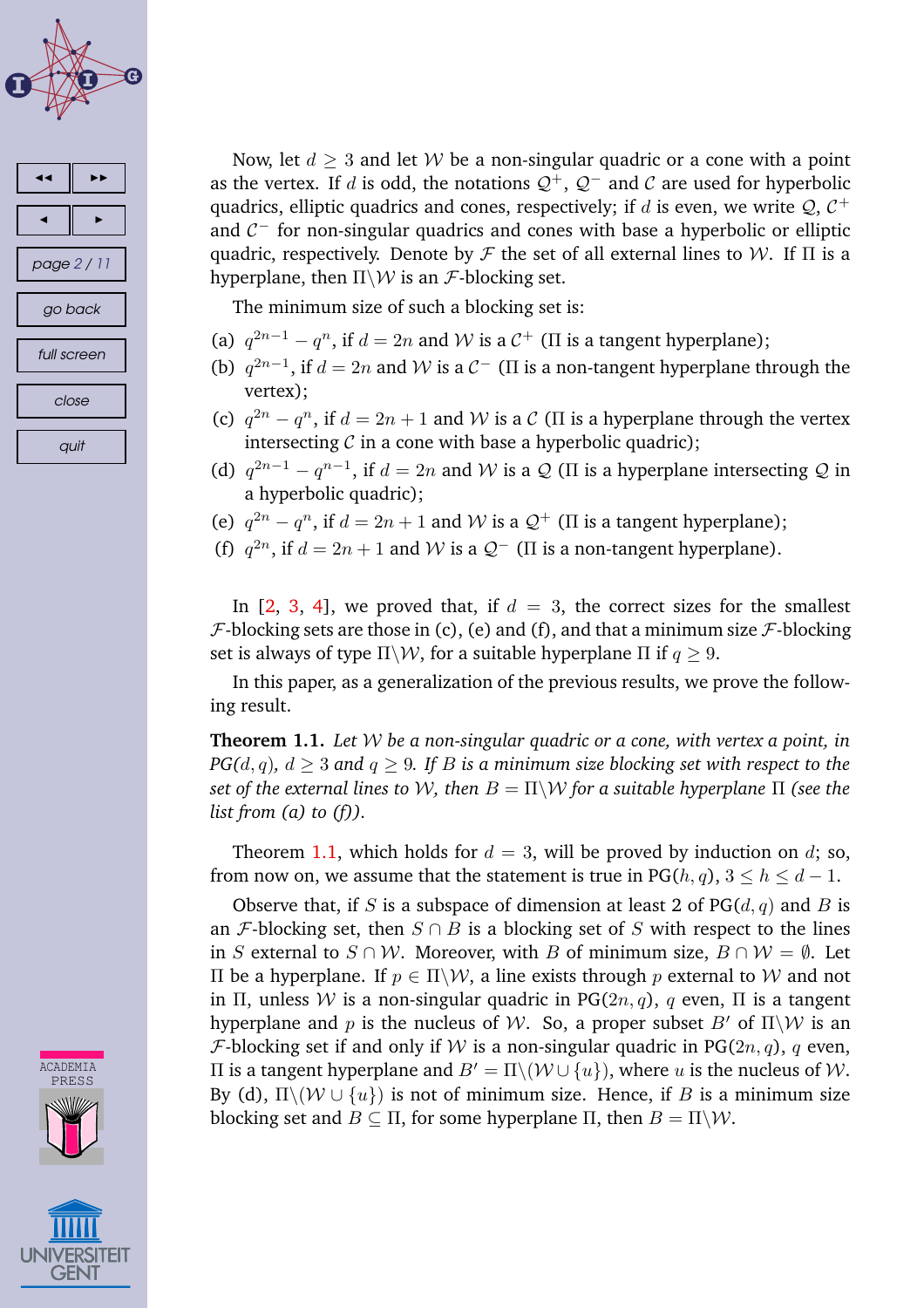



Throughout this paper, we assume the main properties of the quadrics to be known [\[7\]](#page-9-0). Here we only introduce some definitions and notations. By an external (tangent or secant) line, we mean a line external (unisecant or bisecant) to  $W$ . Similarly, by a tangent hyperplane, we mean a hyperplane tangent to W. Moreover, a hyperplane meeting  $W$  in a non-singular quadric is sometimes referred to as a secant hyperplane. Finally, the notation  $S_k$  is often used for a k-dimensional subspace of  $PG(d, q)$  and, if the hyperplane tangent to W at a point p exists, it is denoted by  $\Pi_p$ .

## 2. **Cones** in  $PG(d, q)$

Let W be a cone, with vertex a point, of PG( $d, q$ ),  $d \geq 4$  and  $q \geq 9$ . Throughout this section, B denotes a minimum size blocking set with respect to the set  $\mathcal F$  of all external lines to  $W$ .

**Proposition 2.1.** Let  $d = 2n$ . If W is a cone  $C^+$ , then:

- (i)  $|B| = q^{2n-1} q^n;$
- (ii) *for any secant hyperplane*  $\Pi$ ,  $|B \cap \Pi| = q^{2n-2} q^{n-1}$ ;
- (iii) *for any secant hyperplane*  $\Pi$ ,  $B \cap \Pi = S_{2n-2} \setminus C^+$  *for a suitable subspace*  $S_{2n-2}$  *in*  $\Pi$ .

*Proof.* Since *B* is of minimum size, from (a) in Section 1, it follows that

$$
|B| \le q^{2n-1} - q^n. \tag{2.1}
$$

By the induction hypothesis, Theorem [1.1](#page-1-0) (e) implies that

$$
|B \cap \Pi| \ge q^{2n-2} - q^{n-1}, \tag{2.2}
$$

for any secant hyperplane Π; so, counting in two ways the point-hyperplane pairs  $(p, \Pi)$ ,  $p \in B \cap \Pi$  and  $\Pi$  a secant hyperplane, yields

$$
|B|q^{2n-1} \ge q^{2n} (q^{2n-2} - q^{n-1}).
$$
\n(2.3)

From  $(2.1)$  and  $(2.3)$ , it follows that equality holds in both  $(2.1)$  and  $(2.2)$ ; so, (i) and (ii) are proved. Since, by the induction hypothesis (see again Theo-rem [1.1](#page-1-0) (e)), (ii) implies (iii), the statement is completely proved.  $\Box$ 

In a similar way, we can prove the following two propositions.

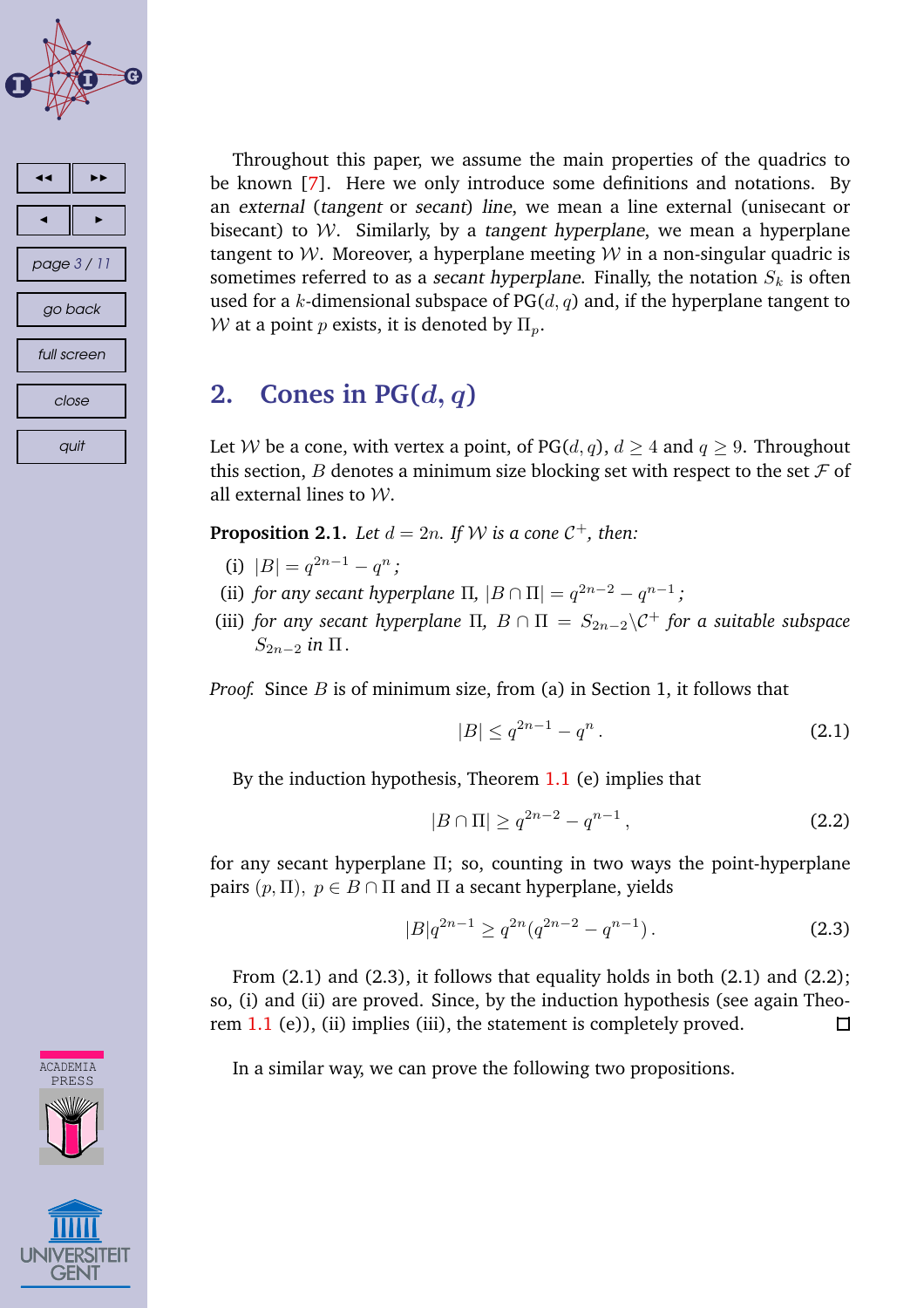





- (i)  $|B| = q^{2n-1}$ ;
- (ii) *for any secant hyperplane*  $\Pi$ ,  $|B \cap \Pi| = q^{2n-2}$ ;
- (iii) *for any secant hyperplane*  $\Pi$ ,  $B \cap \Pi = S_{2n-2} \setminus C^-$ , *for a suitable subspace*  $S_{2n-2}$  *in*  $\Pi$ .

**Proposition 2.3.** Let  $d = 2n + 1$ . If W is a cone C, then:

- (i)  $|B| = q^{2n} q^n$ ;
- (ii) *for any secant hyperplane*  $\Pi$ ,  $|B \cap \Pi| = q^{2n-1} q^{n-1}$ ;
- (iii) *for any secant hyperplane*  $\Pi$ ,  $B \cap \Pi = S_{2n-1} \setminus C$ *, for a suitable subspace*  $S_{2n-1}$  $in$   $\Pi$ .

**Theorem 2.4.** Let W be a cone, with vertex a point, in PG( $d, q$ ),  $d \geq 3$  and  $q \geq 9$ . *If* B *is a minimum size blocking set with respect to the set of the external lines to* W*, then:*

- (i)  $|B| = q^{2n-1} q^n$ , if  $d = 2n$  and W is a  $C^+$ ;
- (ii)  $|B| = q^{2n-1}$ , if  $d = 2n$  and W is a  $C^-$ ;
- (iii)  $|B| = q^{2n} q^n$ , if  $d = 2n + 1$ .

*Moreover,*  $B = \Pi \backslash \mathcal{W}$  *for a suitable hyperplane*  $\Pi$  *(see (a) - (c) in Section 1).* 

#### *Proof.* By Propositions  $2.1 - 2.3$ , (i) – (iii) hold.

Now, let  $d = 2n$  and let W be a cone  $C^+$ . Consider a secant hyperplane S. By Proposition 2.1,  $q^{2n-1} - q^n = |B| > |B \cap S| = q^{2n-2} - q^{n-1}$  and a subspace  $S_{2n-2}$  exists in S such that  $B \cap S = S_{2n-2} \backslash C^+$ . Let  $p \in B \backslash S$  and let S' be the hyperplane joining  $S_{2n-2}$  with  $p$ . Since  $|B \cap S'| > |B \cap S| = q^{2n-2} - q^{n-1}$ , then Proposition 2.1 (ii) implies that  $S'$  is not secant; so  $S'$  contains the vertex  $v$  of  $\mathcal{C}^+$ . Therefore, S' is the hyperplane Π joining  $S_{2n-2}$  with v. Hence,  $B \subseteq \Pi$ , from which  $B = \Pi \backslash C^+$ .

Using Propositions 2.2 and 2.3, the same argument as above can be applied to the cones  $C^-$  and  $C$ , respectively. So the statement is completely proved.

## **3. Non-singular quadrics in PG(**2n, q**)**

Let Q be a non-singular quadric of PG(2n, q),  $n \ge 2$  and  $q \ge 9$ , and let B be a minimum size blocking set with respect to the set  $\mathcal F$  of all external lines to  $\mathcal Q$ . By (d) in Section 1,

$$
|B| \le q^{2n-1} - q^{n-1} \,. \tag{3.1}
$$

**Proposition 3.1.** *There exists a line tangent to* Q *and skew to* B*.*

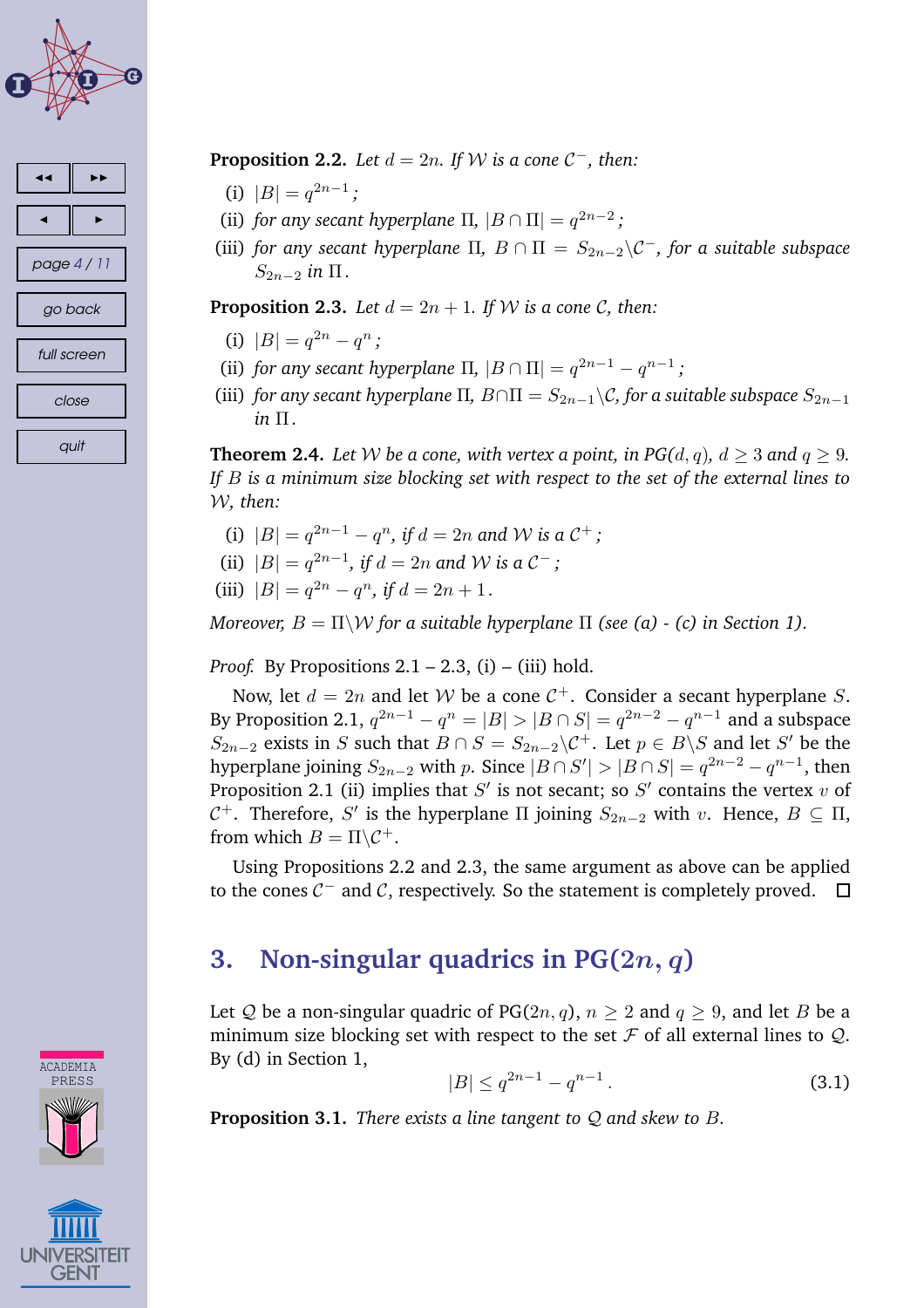



*Proof.* Through a point of  $Q$ , there pass  $q^{2n-1}$  secant lines; so, (3.1) implies that there exists a secant line L skew to B. Set  $L \cap Q = \{p_1, p_2\}$  and denote by T and S the sets of planes through L meeting  $Q$  in a singular and a non-singular conic, respectively. Since the number of elements of  $\mathcal T$  equals the number of lines of Q through  $p_1$ ,  $|T| = q^{2n-3} + q^{2n-4} + \cdots + q + 1$ . So,  $|S| = q^{2n-2}$ .

This implies, by (1.1), that the union of all planes in  $S$  shares with  $B$  at least  $q^{2n-2}(q-1)$  points. Then, by (3.1), there are at most  $q^{2n-2} - q^{n-1}$  points of B in elements of T. Since any plane in T contains  $q - 1$  tangent lines and  $(q-1)|\mathcal{T}| = q^{2n-2} - 1 > q^{2n-2} - q^{n-1}$ , we conclude that there is a tangent line skew to  $B$ . So the statement is proved.  $\Box$ 

**Proposition 3.2.**  $2n-1-q^{n-1}$ ;

(ii) *if there exists a tangent line through a point*  $p \in \mathcal{Q}$  *skew to B, then*  $|\Pi_p \cap B|$  =  $q^{2n-2} - q^{n-1}$  and  $\Pi_p \cap B = \Omega \backslash \mathcal{Q}$ , for a suitable hyperplane  $\Omega$  of  $\Pi_p$  inter*secting* Q *in a cone with vertex* p *and base a hyperbolic quadric.*

*Proof.* Let p be a point in Q such that a tangent line L through p exists skew to B. The  $q^{2n-2}$  planes on L not in  $\Pi_p$  all intersect Q in a non-singular conic; so, by (1.1), each one of them shares at least  $q - 1$  points with B. Therefore,

$$
|B\backslash \Pi_p| \ge q^{2n-1} - q^{2n-2} \,. \tag{3.2}
$$

From (3.1) and (3.2), it follows that

$$
|B \cap \Pi_p| \le q^{2n-2} - q^{n-1} \,. \tag{3.3}
$$

On the other hand, by the induction hypothesis (see Theorem  $1.1$  (c)), we have  $|B \cap \Pi_p| \ge q^{2n-2} - q^{n-1}$ ; so, by (3.3),

$$
|B \cap \Pi_p| = q^{2n-2} - q^{n-1}.
$$
 (3.4)

This implies, by the induction hypothesis (see again Theorem  $1.1$  (c)), the second part of (ii). Hence (ii) holds.

Finally, (3.1), (3.2) and (3.4) imply (i). The statement is completely proved.  $\Box$ 

Now, we can prove the following result.

**Theorem 3.3.** Let Q be a non-singular quadric in PG(2n, q),  $n \ge 2$  and  $q \ge 9$ . If B *is a minimum size blocking set with respect to the set of the external lines to* Q*,*  $t$ hen  $|B| = q^{2n-1} - q^{n-1}$  and  $B = \Pi\backslash\mathcal{Q}$  for a hyperplane  $\Pi$  intersecting  $\mathcal Q$  in a *hyperbolic quadric.*

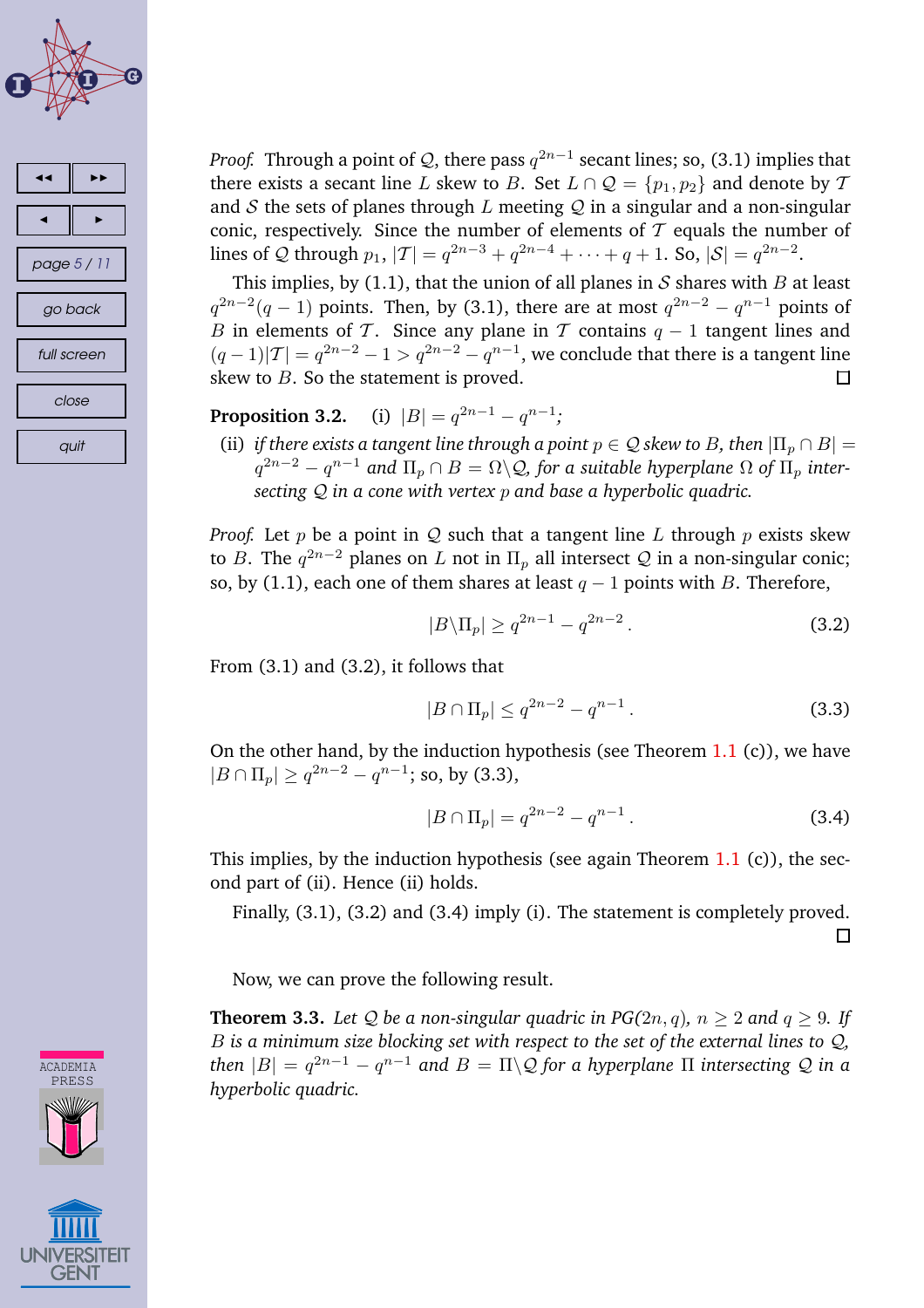



CADEMIA PRESS

*Proof.* By Propositions 3.1 and 3.2,  $|B| = q^{2n-1} - q^{n-1}$  and there exists a point  $p \in \mathcal{Q}$  such that  $|\Pi_p \cap B| = q^{2n-2} - q^{n-1}$  and  $\Pi_p \cap B = \Omega \backslash \mathcal{Q}$ , for a suitable hyperplane  $\Omega$  of  $\Pi_p$  intersecting  $\mathcal Q$  in a cone with vertex p and base a hyperbolic quadric. We divide the proof into two cases.

#### **Case 1:**  $n = 2$ .

The hyperplane  $\Omega$  shares two distinct lines with Q. Let L be a line in  $\Omega$  on p such that  $L \setminus \{p\} \subseteq B$ . Consider a plane  $\pi$  in  $\Pi_p$  through  $L$  such that  $\pi \cap \mathcal{Q} = \{p\}$ . The q non-tangent hyperplanes  $\Pi_i$ ,  $i = 1, \ldots, q$ , through  $\pi$  all intersect  $\mathcal Q$  in an elliptic quadric; therefore, by Theorem [1.1](#page-1-0) (f),

$$
|B \cap \Pi_i| \ge q^2, \ \ i = 1, \dots, q. \tag{3.5}
$$

Since  $|\Pi_p \cap B| = q^2 - q$  and  $|B| = q^3 - q$ , then, counting points of B on hyperplanes through  $\pi$ , we obtain by (3.5) that

$$
q^3 - q = |B| \ge q^2 - q + q(q^2 - q).
$$

This implies that equality holds in  $(3.5)$ ; so, by Theorem [1.1](#page-1-0)  $(f)$ , there exists a secant plane  $\Omega_i \subseteq \Pi_i$  such that  $B \cap \Pi_i = \Omega_i \backslash Q$ , for any  $i = 1, \ldots, q$ . Hence,  $B = (\Omega \cup \Omega_1 \cup \cdots \cup \Omega_q) \backslash Q$ . Now, let  $L' \neq L$  be a line in  $\Omega$  on p such that  $L'\backslash\{p\}\subseteq B.$ 

By the same arguments as above, we can find  $q$  planes  $\Omega'_1,\ldots,\Omega'_q$  through  $L'$ such that

$$
|\Omega'_i \cap B| = q^2 \text{ and } B = (\Omega \cup \Omega'_1 \cup \dots \cup \Omega'_q) \backslash \mathcal{Q}. \tag{3.6}
$$

Observe that, since the line L is tangent to Q at  $p$  and since all planes  $\Omega_i'$  and  $\Omega_j$ ,  $i,j = 1, \ldots, q$ , are secant planes, then  $\Omega'_i \cap \Omega_j$ ,  $i,j = 1, \ldots, q$ , is either the point  $p$  or a secant line through  $p$ . Consequently,

$$
|\Omega'_i \cap \Omega_j \cap B| = 0 \text{ or } q - 1. \tag{3.7}
$$

Now, consider one of the planes  $\Omega'_i$ , say  $\Omega'_1$ . Since  $\Omega'_1 \cap B = (\Omega'_1 \cap \Omega \cap B) \cup$  $(\Omega'_1 \cap \Omega_1 \cap B) \cup \cdots \cup (\Omega'_1 \cap \Omega_q \cap B)$  and  $|\Omega'_1 \cap \Omega \cap B| = q$ , then (3.6) and (3.7) imply that  $|\Omega'_1 \cap \Omega_j \cap B| = q - 1$  for any  $j = 1, \ldots, q$ .

Hence,  $\Omega'_i \cap \Omega_j$  is a line, for any  $i, j = 1, \ldots, q$ . This implies that  $\Omega'_i$ ,  $i =$  $1, \ldots, q$ , is contained in the hyperplane  $\Pi$  joining  $\Omega$  and  $\Omega_1$ . Then, by (3.6),  $B \subseteq \Pi$ ; so,  $B = \Pi \setminus \mathcal{Q}$  and the statement is proved.

**Case 2:**  $n > 3$ .

The tangent hyperplane  $\Pi_p$  shares with Q a cone with vertex p and base a non-singular quadric of a subspace  $S_{2n-2}$ , and  $\Omega \cap \mathcal{Q}$  is a cone with vertex p

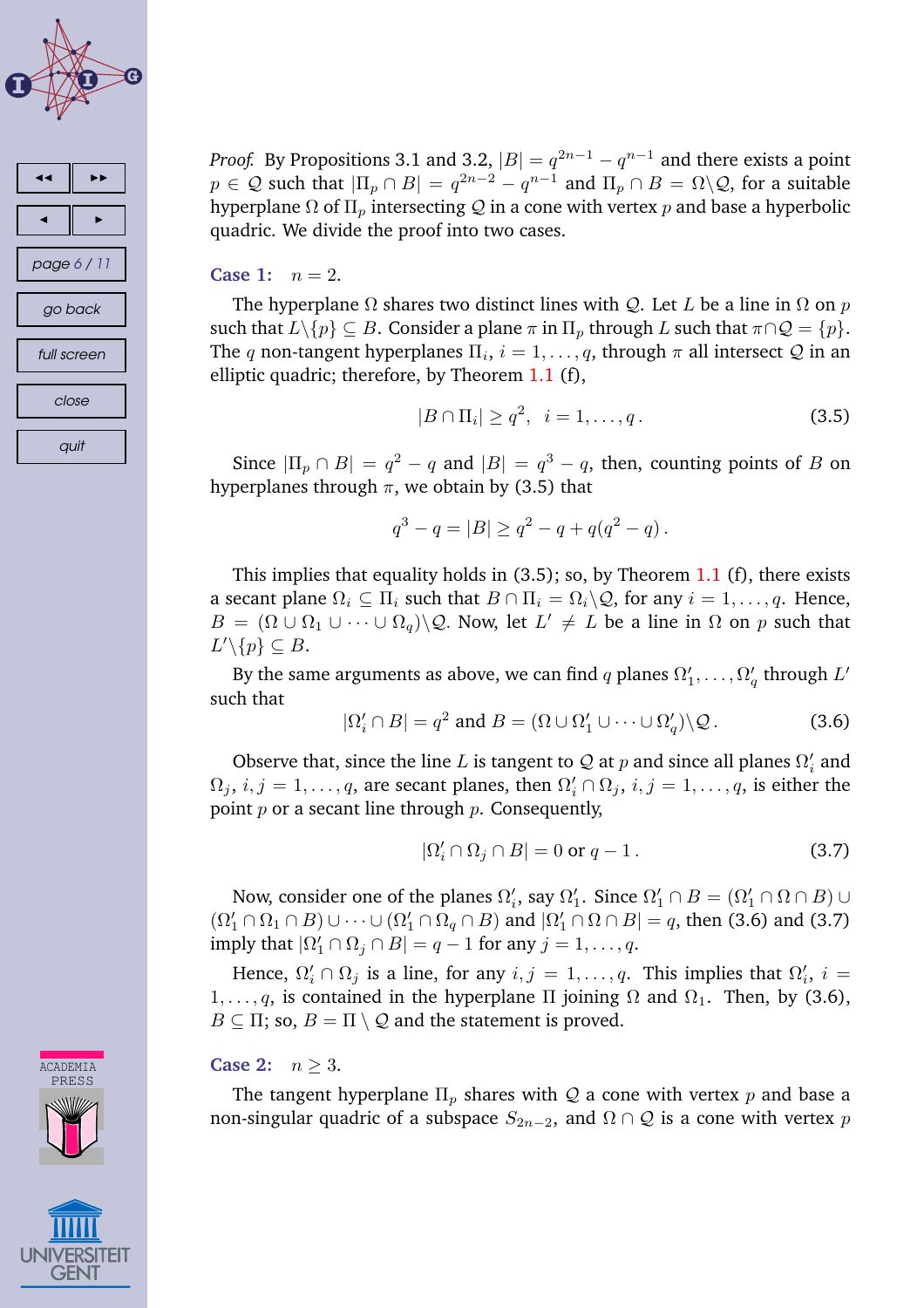



**CADEMIA PRESS** 

and base a hyperbolic quadric of a subspace  $S'_{2n-3} \subseteq S_{2n-2}$ . Let  $S''_{2n-5}$  be a subspace of  $S'_{2n-3}$  such that  $S''_{2n-5} \cap \mathcal{Q}$  is an elliptic quadric. Consider in  $S'_{2n-3}$ two distinct subspaces  $T_{2n-4}$  and  $T'_{2n-4}$  through  $S''_{2n-5}$  (obviously,  $T_{2n-4} \cap \mathcal{Q}$ and  $T'_{2n-4} \cap \mathcal{Q}$  are non-singular quadrics). Choose in  $S_{2n-2}$  a subspace  $U_{2n-3}$ such that  $T_{2n-4} \subseteq U_{2n-3}$  and  $U_{2n-3} \cap \mathcal{Q}$  is an elliptic quadric. Denote by  $W_{2n-2}$ the subspace joining  $U_{2n-3}$  and p. Here,

$$
|W_{2n-2} \cap B| = q^{2n-3}.
$$
\n(3.8)

The q non-tangent hyperplanes  $\Pi_i$ ,  $i = 1, \ldots, q$ , through  $W_{2n-2}$  all intersect  $Q$  in an elliptic quadric. Therefore, by Theorem [1.1](#page-1-0) (f),

$$
|B \cap \Pi_i| \ge q^{2n-2}, i = 1, \dots, q.
$$
 (3.9)

Since  $|\Pi_p \cap B| = q^{2n-2} - q^{n-1}$  and  $|B| = q^{2n-1} - q^{n-1}$ , then, counting points of B on hyperplanes through  $W_{2n-2}$ , we obtain, by (3.8) and (3.9),

$$
q^{2n-1} - q^{n-1} = |B| \ge q^{2n-2} - q^{n-1} + q(q^{2n-2} - q^{2n-3}).
$$

This implies that equality holds in  $(3.9)$ ; so, by Theorem [1.1](#page-1-0)  $(f)$ , there exists a (2n – 2)-dimensional subspace  $\Omega_{(i)} \subseteq \Pi_i$  sharing a non-singular quadric with Q, and such that  $B \cap \Pi_i = \Omega_{(i)} \backslash Q$ , for any  $i = 1, \ldots, q$ . Hence,  $B = (\Omega \cup \Omega_{(1)} \cup$  $\cdots \cup \Omega_{(q)}\rangle\backslash \mathcal{Q}.$ 

Now, we apply the previous arguments to  $T'_{2n-4}$ ; so we find q subspaces  $\Omega'_{(1)}, \ldots, \Omega'_{(q)}$  of dimension  $2n-2$  such that

$$
|\Omega'_{(i)} \cap B| = q^{2n-2} \text{ and } B = (\Omega \cup \Omega'_{(1)} \cup \dots \cup \Omega'_{(q)}) \backslash \mathcal{Q}. \tag{3.10}
$$

Let  $Z_{2n-4}$  be the subspace joining  $S''_{2n-5}$  and p. For any  $\Omega_{(i)}$  and  $\Omega'_{(j)}$ ,  $\Omega_{(i)} \cap$  $\Omega'_{(j)}$  is  $Z_{2n-4}$  or a  $(2n-3)$ -dimensional subspace  $Z_{ij}$  on  $Z_{2n-4}$  such that  $Z_{ij}\cap {\cal Q}$ is an elliptic quadric with  $Z_{2n-4}$  as the tangent hyperplane in p; so,

$$
|\Omega(i) \cap \Omega'_{(j)} \cap B| = q^{2n-4} + q^{n-2} \text{ or } q^{2n-3} + q^{n-2},
$$
 (3.11)

respectively.

Now, consider one of the spaces  $\Omega'_{(i)},$  say  $\Omega'_{(1)}.$  Since

$$
\Omega'_{(1)} \cap B = (\Omega'_{(1)} \cap \Omega \cap B) \cup (\Omega'_{(1)} \cap \Omega_{(1)} \cap B) \cup \cdots \cup (\Omega'_{(1)} \cap \Omega_{(q)} \cap B)
$$

and  $|\Omega'_{(1)} \cap \Omega \cap B| = |\langle p, T'_{2n-4}\rangle \cap B| = q^{2n-3}$ , (3.10) and (3.11) imply that  $|\Omega'_{(1)} \cap \Omega_{(j)} \cap B| = q^{2n-3} + q^{n-2}$  for any  $j = 1, ..., q$ .

Hence,  $\Omega'_{(i)} \cap \Omega_{(j)}$  is a  $(2n-3)$ -dimensional subspace, for any  $i, j = 1, \ldots, q$ . This implies that  $\Omega'_{(i)},\, i=1,\ldots,q,$  is contained in the hyperplane  $\Pi$  joining  $\Omega$ and  $\Omega_{(1)}$ . Then, by (3.10),  $B \subseteq \Pi$ ; so  $B = \Pi \backslash Q$ .

The statement is completely proved.

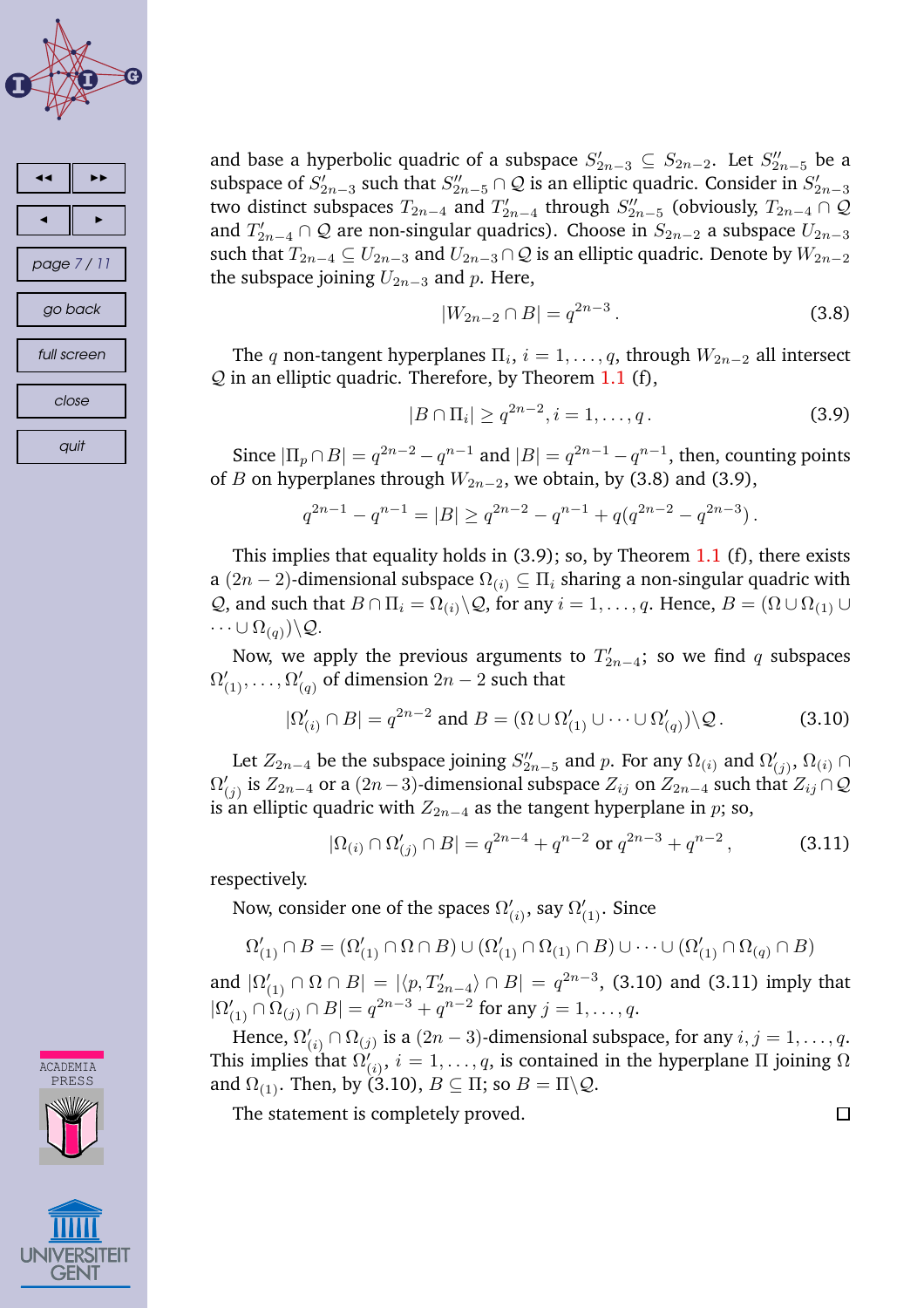<span id="page-7-0"></span>



## **4. Non-singular quadrics in**  $PG(2n + 1, q)$

Let Q be a non-singular quadric of PG( $2n + 1, q$ ),  $n \ge 2$  and  $q \ge 9$ . Throughout this section, B denotes a minimum size blocking set with respect to the set  $\mathcal F$  of all external lines to Q.

**Proposition 4.1.** *There exists a line tangent to* Q *and skew to* B*.*

*Proof.* Firstly, let Q be a hyperbolic quadric. By (e) in Section 1,

$$
|B| \le q^{2n} - q^n. \tag{4.1}
$$

Assume that no tangent line is skew to  $B$ . Then, counting in two ways the point-line pairs  $(p, L)$ ,  $p \in B \cap L$  and L a tangent line, gives

$$
|B|(q^{2n-1}+\cdots+1) \ge (q^{2n-1}-q^{n-1})(q^{2n}+\cdots+q^{n+1}+2q^n+q^{n-1}+\cdots+1),
$$

a contradiction to (4.1).

The same argument applies to an elliptic quadric. So, the statement is proved.

 $\Box$ 

Applying the arguments of the proof of Proposition 3.2 to  $Q$  gives the following result.

#### **Proposition 4.2.** *If* Q *is a hyperbolic quadric, then*

- (i)  $|B| = q^{2n} q^n;$
- (ii) *if a tangent line through a point*  $p \in Q$  *skew to B exists, then*  $|\Pi_p \cap B|$  =  $q^{2n-1} - q^n$  and  $\Pi_p \cap B = \Omega \backslash \mathcal{Q}$ , for a suitable tangent hyperplane  $\Omega$  of  $\Pi_p.$

*If* Q *is an elliptic quadric, then*

- (i)  $|B| = q^{2n}$ ;
- (ii) *if a tangent line through a point*  $p \in \mathcal{Q}$  *skew to B exists, then*  $|\Pi_p \cap B|$  =  $q^{2n-1}$  and  $\Pi_p \cap B = \Omega \backslash \mathcal{Q}$ , for a suitable non-tangent hyperplane  $\Omega$  of  $\Pi_p$ *through* p*.*

**Theorem 4.3.** Let Q be a hyperbolic (elliptic) quadric in  $PG(2n+1, q)$ ,  $n \geq 2$  and q ≥ 9*. If* B *is a minimum size blocking set with respect to the set of the external lines to Q, then*  $|B| = q^{2n} - q^n$   $(|B| = q^{2n})$  *and*  $B = \Pi \backslash Q$ *, for a suitable tangent (non-tangent) hyperplane* Π *to* Q*.*

*Proof.* Firstly, assume that Q is a hyperbolic quadric. By Propositions 4.1 and 4.2,  $|B| = q^{2n} - q^n$  and there exists a point  $p \in \mathcal{Q}$  such that  $|\Pi_p \cap B| = q^{2n-1} - q^n$ and such that  $\Pi_p \cap B = \Omega \backslash \mathcal{Q}$ , for a suitable tangent hyperplane  $\Omega$  of  $\Pi_p$ . The



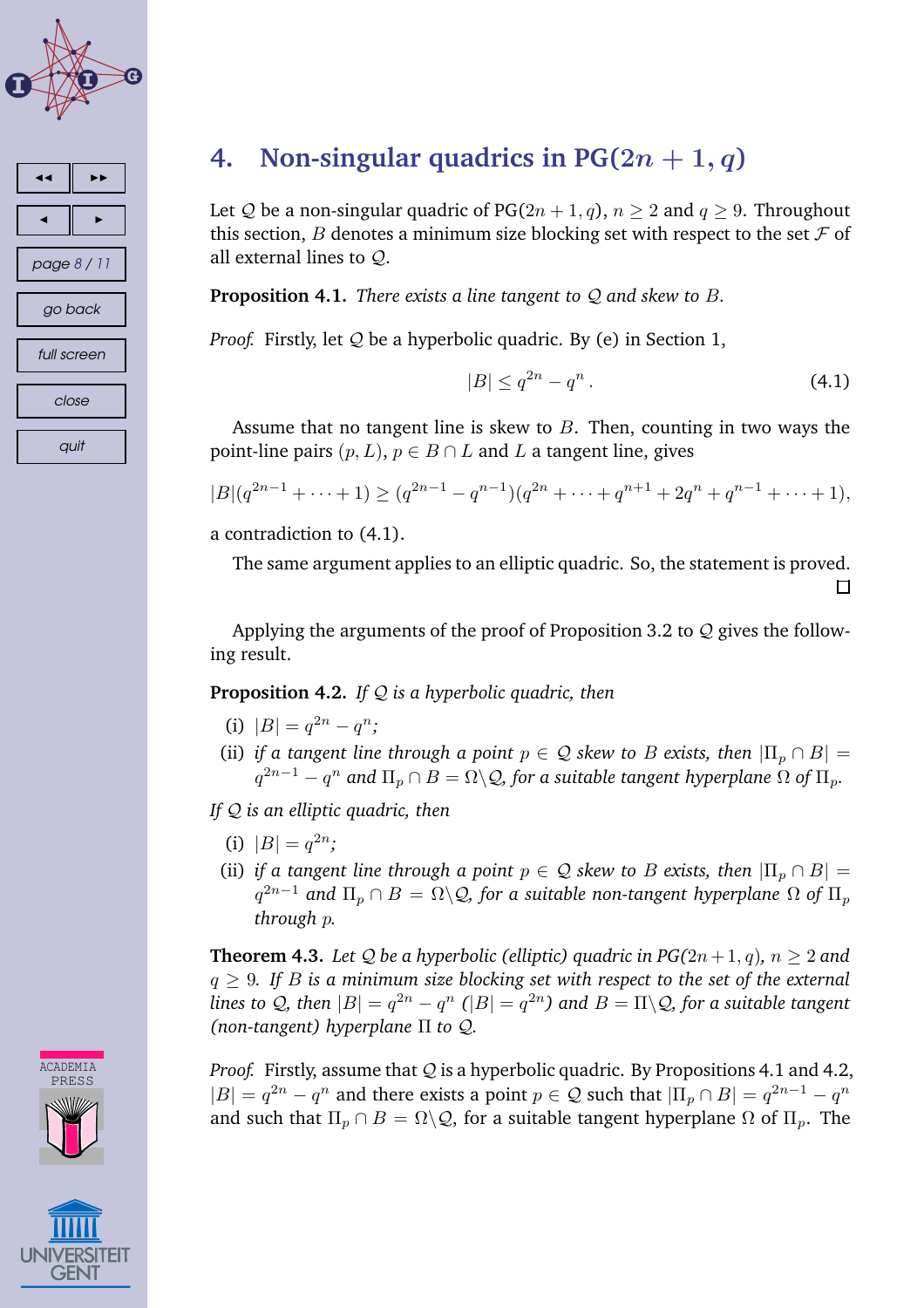



CADEMI<sup>2</sup> PRESS

tangent hyperplane  $\Pi_p$  shares with Q a cone with vertex p and base a hyperbolic quadric of a subspace  $S_{2n-1}$ . Set  $\Omega \cap S_{2n-1} = S'_{2n-2}$  and observe that  $\Omega \cap \mathcal{Q}$  is a cone with vertex a line L through p and base a hyperbolic quadric of a  $(2n-3)$ -dimensional subspace of  $S'_{2n-2}$ . Consider in  $S'_{2n-2}$  two distinct subspaces  $T_{2n-3}$  and  $T'_{2n-3}$  such that  $T_{2n-3} \cap \mathcal{Q}$  and  $T'_{2n-3} \cap \mathcal{Q}$  are non-singular hyperbolic quadrics and such that  $T_{2n-3} \cap T'_{2n-3} \cap \mathcal{Q}$  is either a non-singular quadric or the empty set according as  $n \geq 3$  or  $n = 2$ . Choose a point  $p'$  in  $Q \cap (S_{2n-1} \setminus S'_{2n-2})$  such that the subspace  $U_{2n-2}$  joining p' and  $T_{2n-3}$  intersects Q in a non-singular quadric, and denote by  $W_{2n-1}$  the subspace joining  $U_{2n-2}$ and p. Since  $T_{2n-3} \cap Q$  is a hyperbolic quadric,

$$
|W_{2n-1} \cap B| = q^{2n-2} - q^{n-1}.
$$
 (4.2)

Let  $\Pi_i$ ,  $i = 1, \ldots, q$ , be the non-tangent hyperplanes through  $W_{2n-1}$ . By Theorem  $1.1$  (d),

$$
|B \cap \Pi_i| \ge q^{2n-1} - q^{n-1}, i = 1, \dots, q.
$$
 (4.3)

Since  $|\Pi_p \cap B| = q^{2n-1} - q^n$  and  $|B| = q^{2n} - q^n$ , then, counting points of B on hyperplanes through  $W_{2n-1}$ , we obtain, by (4.2) and (4.3), that

$$
q^{2n} - q^n = |B| \ge q^{2n-1} - q^n + q(q^{2n-1} - q^{2n-2}).
$$

This implies that equality holds in  $(4.3)$ ; so, by Theorem [1.1](#page-1-0) (d), there exists a (2n − 1)-dimensional subspace  $\Omega_{(i)} \subseteq \Pi_i$  sharing with Q a hyperbolic quadric and such that  $B \cap \Pi_i = \Omega_{(i)} \backslash Q$ , for any  $i = 1, \ldots, q$ . Hence,  $B = (\Omega \cup \Omega_{(1)} \cup$  $\cdots \cup \Omega_{(q)}\rangle\backslash \mathcal{Q}.$ 

Now, we apply the previous arguments to the subspace  $T'_{2n-3}$ ; so we find q subspaces  $\Omega'_{(1)},\ldots,\Omega'_{(q)}$  of dimension  $2n-1$  such that

$$
|\Omega'_{(i)} \cap B| = q^{2n-1} - q^{n-1} \text{ and } B = (\Omega \cup \Omega'_{(1)} \cup \cdots \cup \Omega'_{(q)}) \backslash \mathcal{Q}. \tag{4.4}
$$

As in the proof of Theorem 3.3, we can prove that  $\Omega'_{(i)} \cap \Omega_{(j)}$  is a  $(2n - 2)$ dimensional subspace, for any  $i,j=1,\ldots,q.$  This implies that  $\Omega'_{(i)},$   $i=1,\ldots,q,$ is contained in the hyperplane  $\Pi$  joining  $\Omega$  and  $\Omega_{(1)}$ . Then, by (4.4),  $B \subseteq \Pi$ ; so  $B=\Pi\backslash\mathcal{Q}.$ 

Now, let  $Q$  be an elliptic quadric. The proof proceeds in the same way as above. Consider Proposition [4.2.](#page-7-0) For the hyperbolic quadric,  $|B| = q^{2n} - q^n$  and for the elliptic quadric,  $|B| = q^{2n}$ . But we use in the arguments of this proof, a point  $p$  of  $\mathcal Q$  for which  $|\Pi_p\cap B|=q^{2n-1}-q^n$  for the hyperbolic quadric and for which  $|\Pi_p\cap B|=q^{2n-1}$  for the elliptic quadric. We see that when looking at the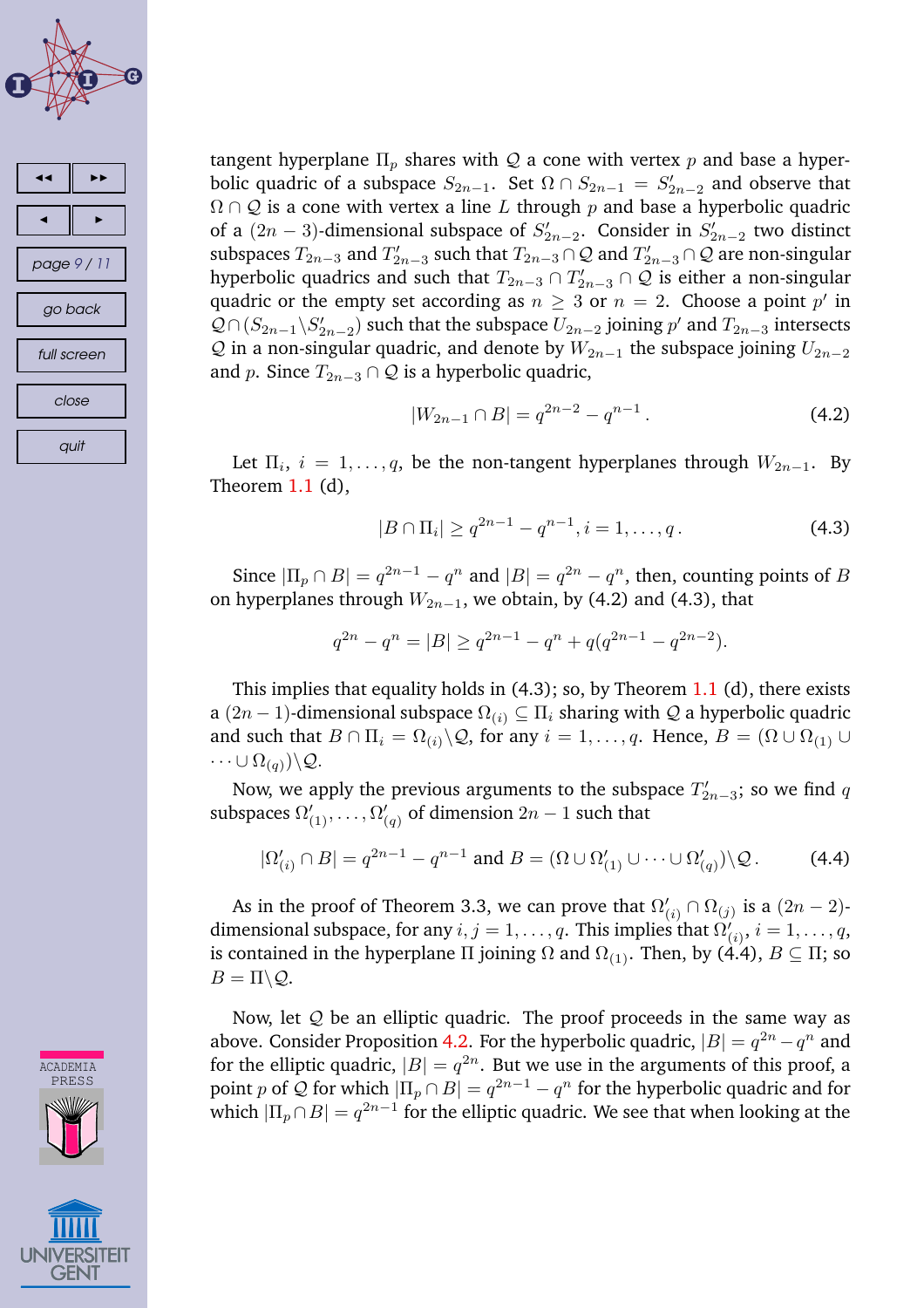<span id="page-9-0"></span>



numbers |B| and  $|\Pi_p \cap B|$  for the hyperbolic quadric and for the elliptic quadric, in both cases, the difference is  $q^n$ . This makes that all the arguments can be copied; everywhere the same equalities are obtained, leading to the analogous conclusions.  $\Box$ 

## **References**

- [1] **A. Aguglia** and **G. Korchmaros ´** , Blocking sets of external lines to a conic in PG(2, q), q odd, *Combinatorica* **26** (2006), 379–394.
- [2] **P. Biondi** and **P. M. Lo Re**, On blocking sets of external lines to a quadric in PG(3, q), q prime, to appear in *Ars Combin.*
- [3] \_\_\_\_\_\_, On blocking sets of external lines to a hyperbolic quadric in  $PG(3, q)$ , q even, submitted.
- [4] **P. Biondi**, **P. M. Lo Re** and **L. Storme**, On minimum size blocking sets of external lines to a quadric in PG(3, q), to appear in *Contrib. Algebra Geom.*
- [5] A. Blokhuis, Blocking sets in Desarguesian planes, *Paul Erdös is eighty*, *Bolyai Society Math. Studies* **2** (1993), 1–20.
- [6] **M. Giulietti**, Blocking sets of external lines to a conic in  $PG(2, q)$ , q even, *European J. Combin.* **28** (2007), 36–42.
- [7] **J. W. P. Hirschfeld** and **J. A. Thas**, General Galois Geometries, *Oxford University Press* (1991).
- [8] **K. Metsch**, Blocking sets in projective spaces and polar spaces, *J. Geom.* **76** (2003), 216–232.
- [9] **T. Szonyi ˝** , Blocking sets in Desarguesian affine and projective spaces, *Finite Fields Appl.* **3** (1997), 88–101.